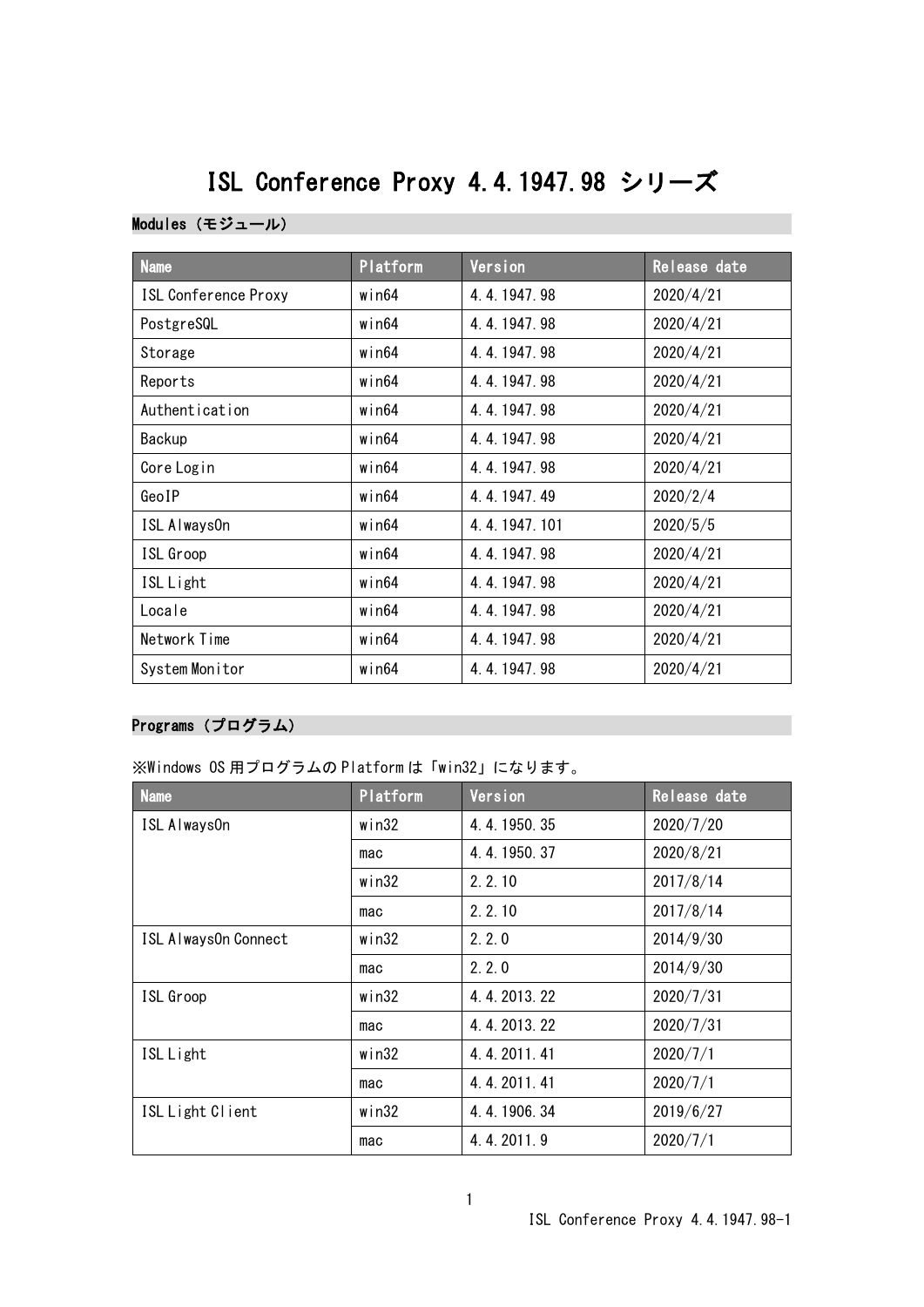| ISL Light Desk           | $w$ in32 | 4.4.1906.34 | 2019/6/27  |
|--------------------------|----------|-------------|------------|
|                          | mac      | 3.3.5       | 2014/7/23  |
| <b>ISL Network Start</b> | win32    | 4.4.1931.12 | 2019/9/9   |
|                          | mac      | 4.4.1931.14 | 2020/4/23  |
| <b>ISL Player</b>        | $w$ in32 | 4.4.1937.30 | 2019/11/28 |
|                          | mac      | 4.4.1937.30 | 2019/11/28 |
| ISL Tester               | win32    | 4.4.1904.3  | 2019/1/21  |
|                          | mac      | 4.4.1904.3  | 2019/1/21  |
| ISL WebStart             | $w$ in32 | 1, 0, 2     | 2012/11/6  |

# Plugins (プラグイン)

※Windows OS 用プラグインの Platform は「win32」になります。

| <b>Name</b>     | Platform (Flavor) | Version     | Release date |
|-----------------|-------------------|-------------|--------------|
| Audio           | win32             | 1.2.3       | 2010/3/2     |
|                 | $win32$ (NT)      | 1.3.0       | 2011/2/3     |
| Desktop Control | $w$ in $32$       | 1.2.9       | 2010/4/12    |
|                 | macppc            | 1.3.0       | 2011/6/24    |
|                 | mac               | 1.3.3       | 2013/8/23    |
|                 | $win32$ (NT)      | 4.4.1906.34 | 2019/6/27    |
| File Transfer   | $w$ in $32$       | 1.4.1       | 2013/9/26    |
|                 | macppc            | 1.3.0       | 2011/6/24    |
|                 | mac               | 1, 3, 2     | 2012/10/4    |
| Remote Printing | $win32$ (NT)      | 1.4.1       | 2016/5/18    |
| Recording       | $w$ in $32$       | 4.4.1906.34 | 2019/6/27    |
| Video           | $w$ in $32$       | 4.1.2       | 2017/1/12    |
| Windows 95 pack | win32 (95)        | 1.2.0       | 2008/11/24   |

|  |  | ※Mac OS 用プラグインの Platform は「mac」または「macppc」になります。 |  |  |  |
|--|--|--------------------------------------------------|--|--|--|
|--|--|--------------------------------------------------|--|--|--|